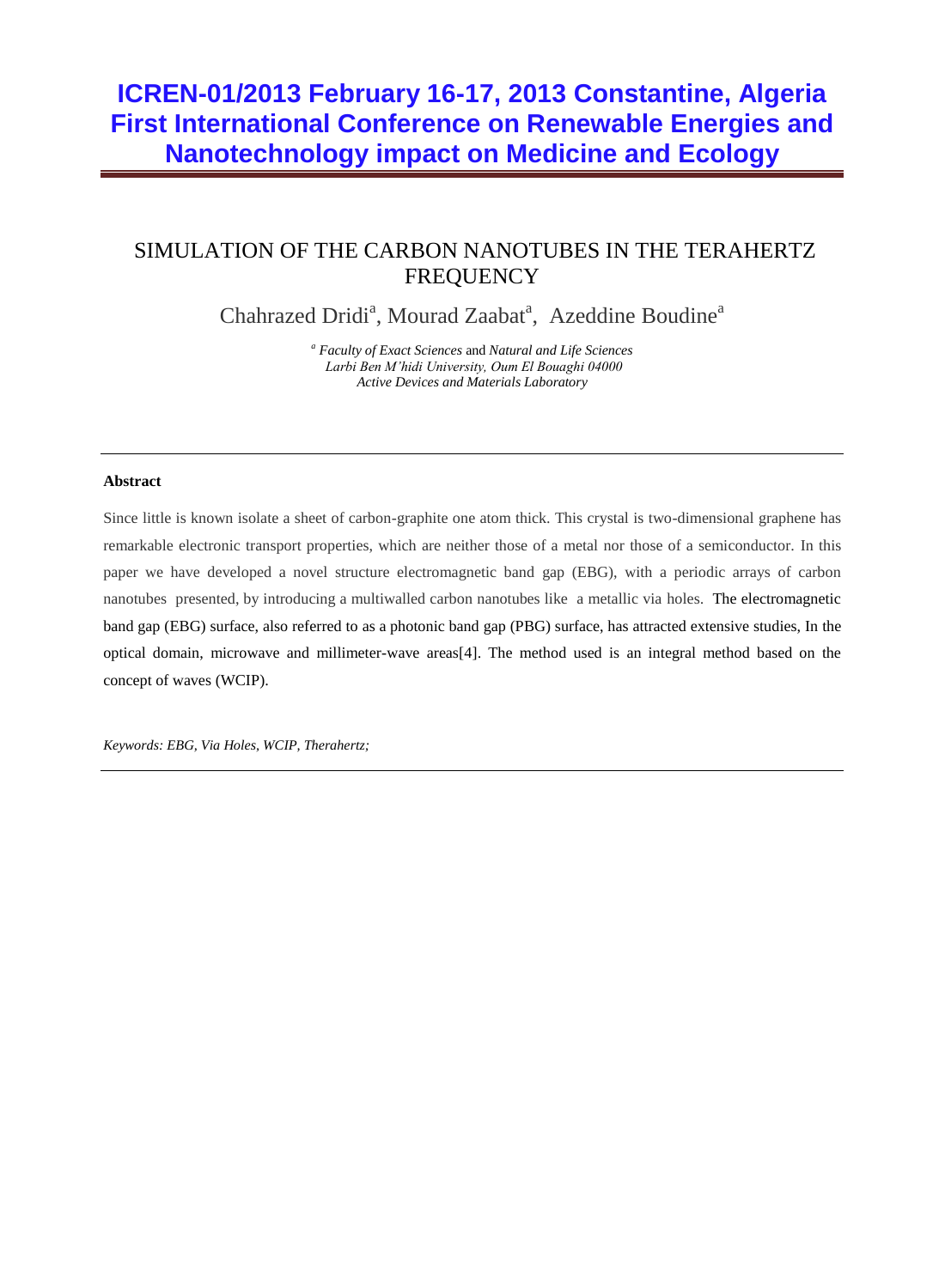#### 1. **Introduction**

Molecular electronics is an emerging nano physics, promising to make new types of devices useful for both information storage quantum information. Among the nanostructures considered for the construction of a molecular electronics, the carbon nanotube is presented as a particularly promising candidate. Since the articles reference S.Iijima early 90s, carbon nanotubes have been extensively characterized and found to be very interesting for the development of nanoelectronics due to their many remarkable properties. Nanotubes are nanometer diameter cylinders micron length, which can be seen as the winding of a sheet of graphite. Their cylindrical shape and the particular electronic structure resulting make a rare experimental realizations of one-dimensional electronic system. The carbon nanotube is characterized by the helicity and the diameter of the tube, since these two parameters determine the periodic boundary conditions of the electronic wave functions. In this work we develop a new iterative method based on wave concept (WCIP) to model a forest of multiwalled carbon nanotubes(MWCNT) fig1.

#### **2. Method and formulation**

Multiwall carbon nanotubes sheet (MWCNT) consist of multiple graphene sheet (2 to 50) rolled around each other. For this work, we chose multiwalled carbon nanotubes with diameters around of 20 and 50 nm. As it was mentioned above the method is iteratively WCIP which is an integral method based on the concept of waves for solving diffraction problems and analysis of electromagnetic planar circuits. This method relies on the manipulation of incident and reflected waves instead of electromagnetic field [3]. Ease in this method is the implemented in the absence of test functions and fast computation time mainly due to the use of the fast transformation Modal (FMT).The structure can be formed by two elementary cells one with metallic via hole in its center and the other without anything. Fields are supposed to be oriented along z-axis and independent of z. we have the electric fields and current densities in functions of the incident waves  $A_i$  and the reflected waves  $B_i$ :

|  |  | OD OD OD OD OD OD OD OD OD |  |  |
|--|--|----------------------------|--|--|
|  |  |                            |  |  |
|  |  |                            |  |  |
|  |  |                            |  |  |
|  |  |                            |  |  |

Fig.1 Structure with via holes carbon nanotubes

$$
E_i = \sqrt{Z_{0i}} (A_i + B_i) \qquad I_i = \frac{1}{\sqrt{Z_{0i}}} (A_i - B_i) \qquad Z_0 = 120\pi
$$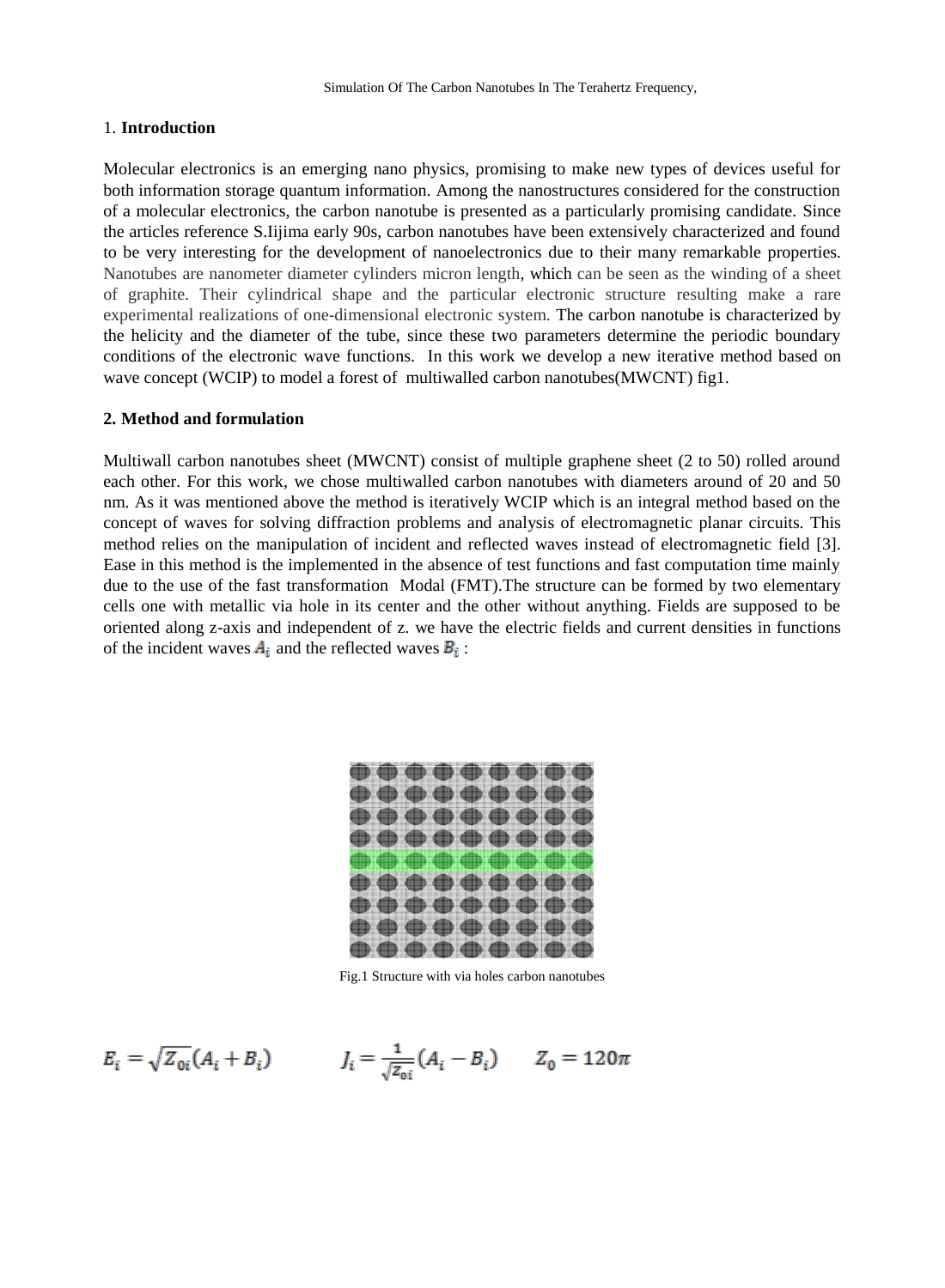Where :  $Z_0$  is arbitrary impedance chosen equal to the free-space impedance.

The nanotube structure is determined by the pair of integers (m, n) defining a feature vector of the winding called vector of chirality[1] [2]:

$$
\overline{C_h} = n\overline{a_1} + m\overline{a_2}
$$

$$
d_t = \frac{C_h}{\pi} = a_{c-c} \frac{\sqrt{3}\sqrt{(n^2 + nm + m^2)}}{\pi}
$$

$$
a_{c-c} = 1.42 \text{ Å}
$$

### **3. Results and discussion**

The multi wall carbon nanotubes (MWCNT) constituting the metallic via holes are located between two excitations sources and are regularly spaced by a distance of 10  $\mu$ m their diameter is 50nm. Figures are obtained for a number of via holes  $NXN = 8X8$ . Figures 2 (a) and (b) show the electric field distribution and the current density, and figures  $3(a)$  and (b) show the coefficient of the transmission and of the reflection for the structure EBG of electromagnetic band gap formed by carbon nanotubes.



Fig.2 (a) Distribution of the current density. (b) Distribution of the electric field.